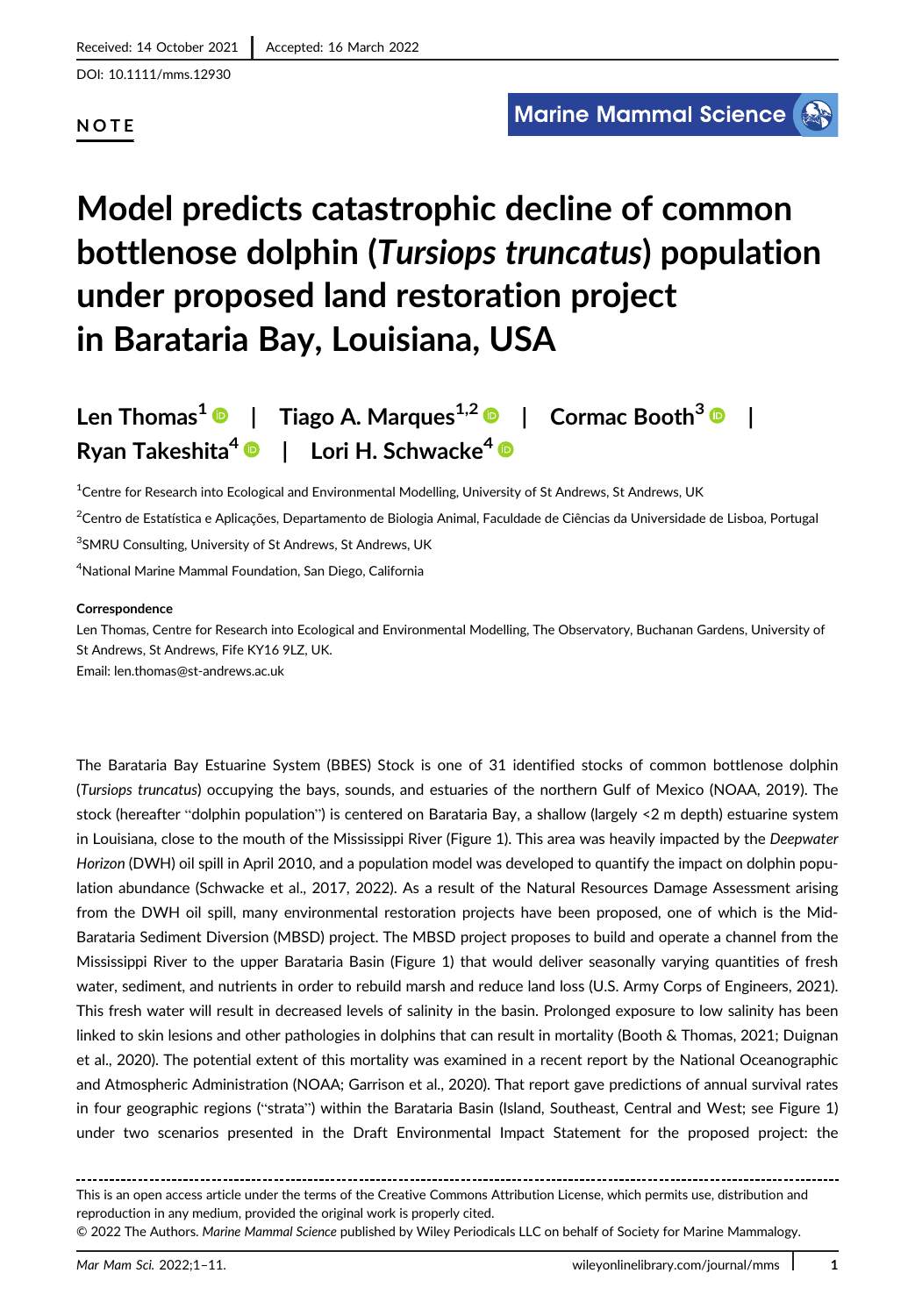

FIGURE 1 Map of Barataria Basin showing the location of the proposed sediment diversion structure (from U.S. Army Corps of Engineers, 2021) and the four geographic strata used for the bottlenose dolphin population analysis.

"Applicants Preferred Alternative" (hereafter "Diversion scenario," DS), which assumes that the MBSD is constructed and begins operation in 2027, and the "No Action Alternative" (hereafter "No Diversion scenario," NDS), which assumes that the MBSD is not constructed. Here, we integrate the annual survival of dolphins in each of the four strata from the two scenarios (DS and NDS) of Garrison et al. (2020) into the population model of Schwacke et al. (2022) and predict the consequences of the proposed MBSD project for the dolphin population.

The model of Schwacke et al. (2022) is an age- sex-structured discrete-time deterministic population model that includes population regulation through density-dependent fecundity. The model allows the cohort of animals exposed to the DWH oil spill to have lower survival and fecundity, and a proportion of these animals to recover over time. Animals born after the spill have baseline levels of survival and fecundity. The model accounts for scientific uncertainty in its input parameters by sampling from a distribution on each parameter and simulating one population trajectory for each sample, thereby giving a distribution of predictions. Input distributions are given in table 1 of Schwacke et al. (2022). We used 1,000 samples from this model as the basis to predict the possible effect of the proposed MBSD project (DS) on the dolphin population.

For each sample, we partitioned the BBES dolphin population ( $N = 3,045$  in 2010, 95% CI [2,720, 3,611]) into the same four strata as Garrison et al. (2020), using estimates of the proportion of the population with home range centers in each of the four strata. These estimates come from a spatial capture recapture analysis (Glennie et al., 2021) that forms part of the inputs to the Schwacke model. For the purposes of this analysis, we assumed that each stratum is demographically independent, i.e., that dolphins in the BBES population do not move from one stratum to another. For each stratum, we ran the Schwacke model for 66 years (2010–2076) under two scenarios. In the first scenario, representing the NDS, we ran the Schwacke model without modification. In the second scenario, representing the DS, for each year after the proposed MBSD project begins in 2027 and until the last year of 50-year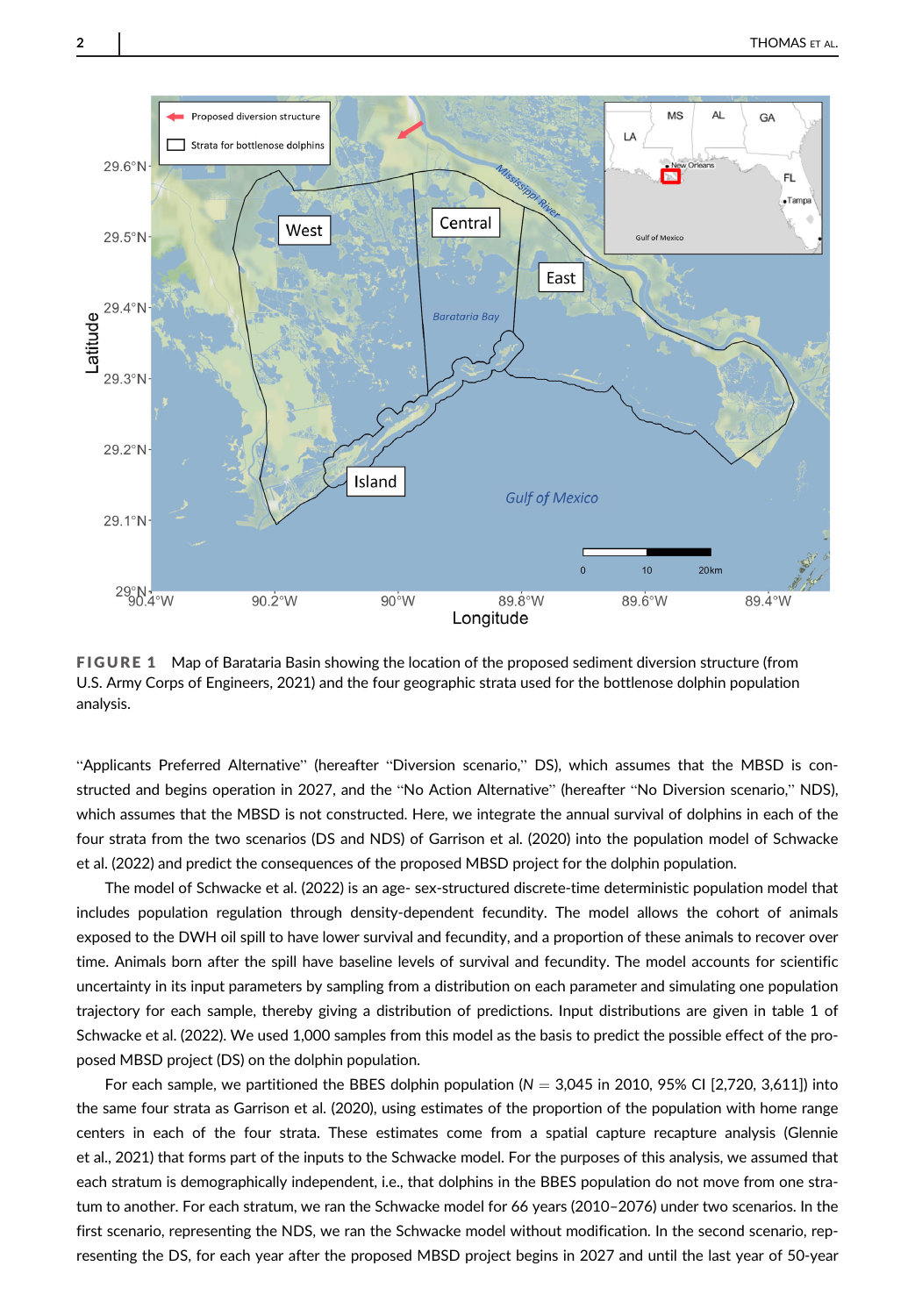TABLE 1 Summary statistics on predicted percentage difference in dolphin annual survival under the Diversion scenario (DS) relative to the No Diversion scenario (NDS). The second column is the median predicted percentage difference in survival between DS and NDS, the third is the percentage of replicates that predict a negative difference in survival between DS and NDS of 20% or more, and the fourth is the percentage of replicates that predict an increase in survival under DS relative to NDS.

| <b>Stratum</b> | median % diff | % (diff $\leq -20\%$ ) | $%$ (diff $>0$ ) |
|----------------|---------------|------------------------|------------------|
| Island         | $-2$          | 10                     |                  |
| Southeast      | $-14$         | 40                     | 24               |
| Central        | $-68$         | 97                     | O                |
| West           | $-39$         | 83                     |                  |

planning horizon in 2076, we adjusted the survival values from the Schwacke model by multiplying them by a random draw from the percentage difference in survival between DS and DNS, defined in the next paragraph. This sampling is equivalent to assuming that the factors driving uncertainty in survival difference between scenarios vary each year (see later discussion). The same multiplier was applied to all age- and sex-classes. We calculated the following metrics to summarize outcomes from 1,000 population model runs. (1) In the first year of operation of the MBSD (i.e., 2027–2028): (a) excess mortality—the total number of dolphins that are expected to die this year under the DS minus the number that are expected to die in the same year under the NDS; (b) change in population size under the DS and under the NDS; (c) percentage difference in population size in 2028 between the DS and NDS. (2) After 10 years of operation of the MBSD (i.e., in 2037): (a) probability of functional extinction, where functional extinction is defined as ≤1 animal; (b) percentage difference in population size between the DS and NDS. (3) In the final year of the MBSD operations planning horizon (i.e., 2076): (a) probability of functional extinction; (b) population size under the DS and under the NDS. In each case, we report the median value from the 1,000 samples from the population model, together with the lowest 2.5th and highest 97.5th percentile for each year—these latter values represent a pointwise 95% confidence interval (CI) on the prediction.

We obtained from NOAA 1,000 replicate predictions of estimated annual population-average survival under DS and NDS in each of the four strata, derived from the model of Garrison et al. (2020). The replicate predictions represent the range of scientific uncertainty on possible impacts, accounting for factors such as uncertainty on the salinity field for a given set of hydrographic conditions, uncertainty on animal movement and hence exposure, and uncertainty on the effect of low salinity on dolphin survival (see Garrison et al., 2020, for details). Note that all predictions are based on a single hydrograph for 1970 (Garrison et al., 2020), and so do not account for uncertainty or systematic trend in current or future hydrographic conditions (see later discussion). For each replicate prediction and stratum, we calculated the percentage difference in survival between the DS and NDS as follows:

$$
\% difference in survival = \frac{survival under DS - survival under NDS}{survival under NDS} \times 100
$$

The resulting percentage difference in survival varies among strata (Table 1, Figure 2). For the Island stratum, the median prediction is of a 2% decline in survival under the DS relative to the NDS, although in 10% of replicates the predicted survival decline is >20%. For the Southeast stratum, the median prediction is of a 14% decline in survival with 40% of replicates predicting a survival decline of >20%. Note, however, that 24% of replicates in this stratum predict an increase in survival under the DS relative to the NDS. For the Central and West strata there is a predicted decline in survival of >20% in 97% and 83% of replicates, respectively.

Predicted population trajectories under DS and NDS scenarios are the same up until 2027, when proposed MBSD operations start (Figures 3 and 4). During this period (2010–2027) the populations are predicted to experience the negative effect of the DWH oil spill and, starting around 2020, to begin to recover. After 2027, under the NDS the populations are predicted to continue to recover and reach a steady state long before the end of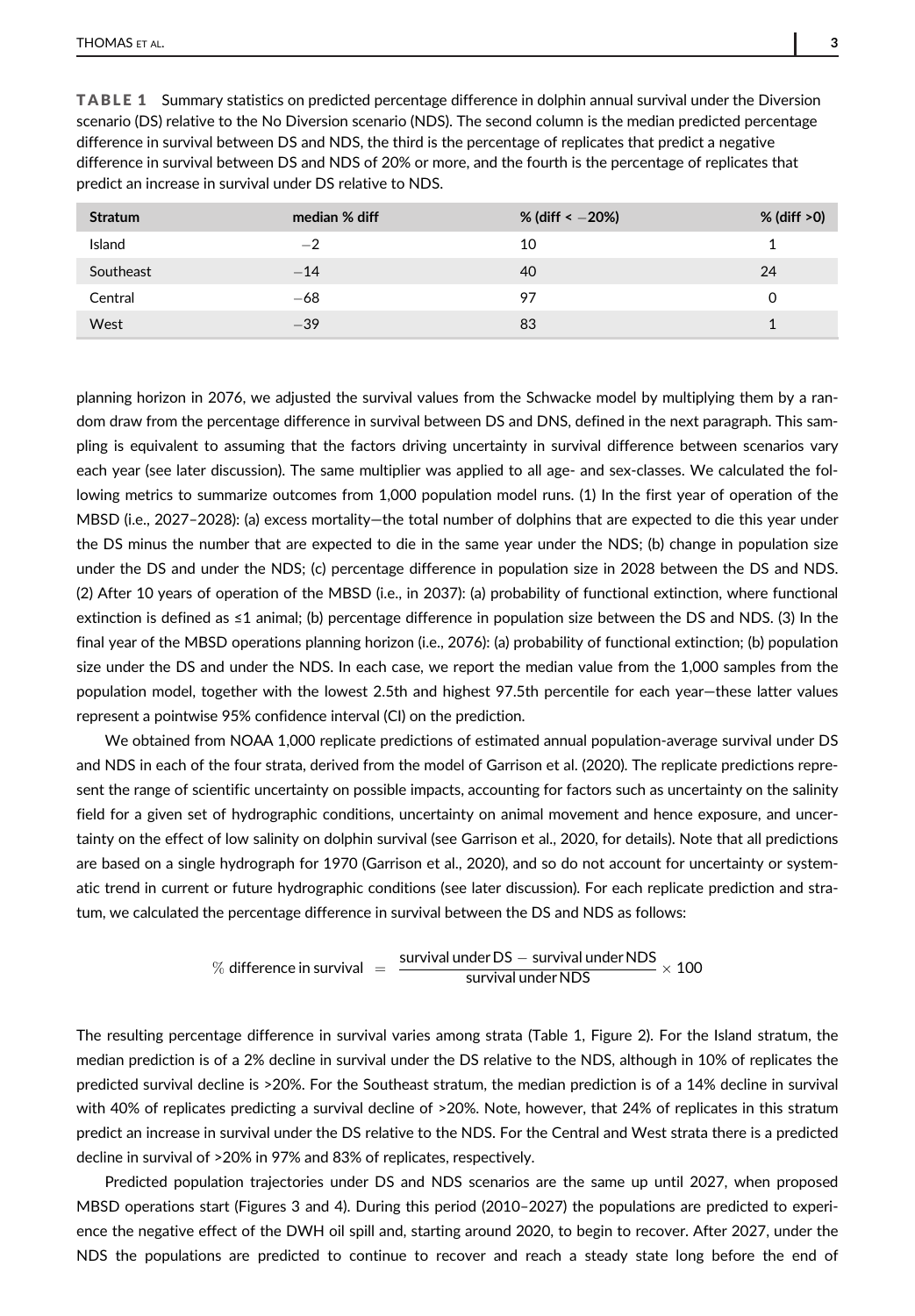

FIGURE 2 Predicted percentage difference in dolphin annual survival in four geographic strata under the Diversion scenario compared with the No Diversion scenario. One thousand predicted survival rates were provided by NOAA and were derived from the model of Garrison et al. (2020).

the modeled time period. Under the DS the median prediction for the Island stratum is of a steady decline, while the other strata are predicted on average to experience rapid declines to extinction (Figure 3). For the entire dolphin population, i.e., summing across strata, the population is predicted on average to decline after 2027, precipitously at first and then more gradually, reaching very low levels relative to the NDS by the end of the simulation time period (Figure 4).

Individual realizations of the population simulation show more erratic trajectories (Figure 5) than the averages over 1,000 simulations described previously. The part of the population in the Island stratum is predicted to experience occasional large decreases associated with years where there is a large decline in survival under the DS; in most years, however, there is predicted to be little or no decline. By the 50th year of operation, all realizations are predicted to have experienced an overall decline and none are at the level of the corresponding NDS. The part of the population in the Southeast stratum is predicted to experience frequent large decreases, but also occasional increases associated with survival increase under the DS. Nevertheless, by the 50th year of operation, all realizations are predicted to be at or close to zero. The parts of the population in the Central and West strata are predicted to experience rapid declines towards zero in all realizations.

In this first year of MBSD operation, the median predicted excess mortality under the DS is 537 dolphins with 95% CI [112, 1,400] (Table 2). This excess mortality represents a median of 26% of the population (95% CI [6, 63]) killed by the MBSD in its first year of operation. Predicted population size in 2027, before operation of the proposed MBSD, is 2,056 animals, 95% CI [1,408, 2,759]. In 2028 under the DS, this is predicted to be 1,529 animals, 95% CI [714, 2,270], a decline of 24%, 95% CI [3, 60] (Table 3). By contrast, under the NDS the population is predicted to increase by 3, 95% CI [1, 4] (Table 3). This increase is because the population is predicted to be still in recovery from the DWH oil spill. Therefore, by the end of the first year of MBSD operations, the population is predicted to be 26% smaller, 95% CI [6, 61] under the DS compared to the NDS (Table 3).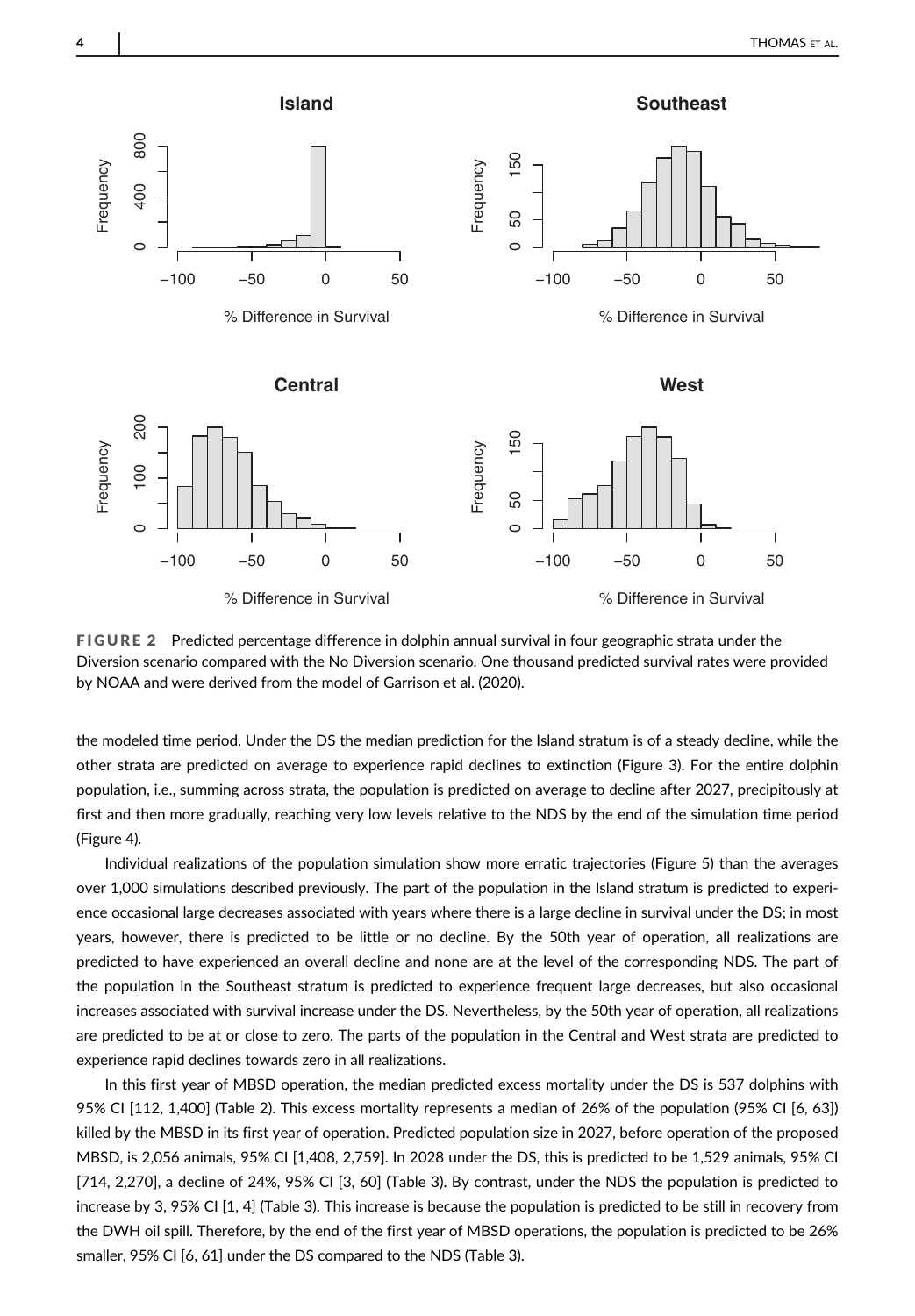

FIGURE 3 Summary of predicted population trajectories for bottlenose dolphin in Barataria Bay by geographic stratum under the Diversion scenario (red) and No diversion scenario (black). Solid line shows median; dashed lines show pointwise 95% confidence limits.



### **Barataria Bay Estuarine System Stock**

FIGURE 4 Summary of predicted population trajectory for bottlenose dolphin in Barataria Bay under the Diversion scenario (red) and No Diversion scenario (black). Solid line shows median; dashed lines show pointwise 95% confidence limits.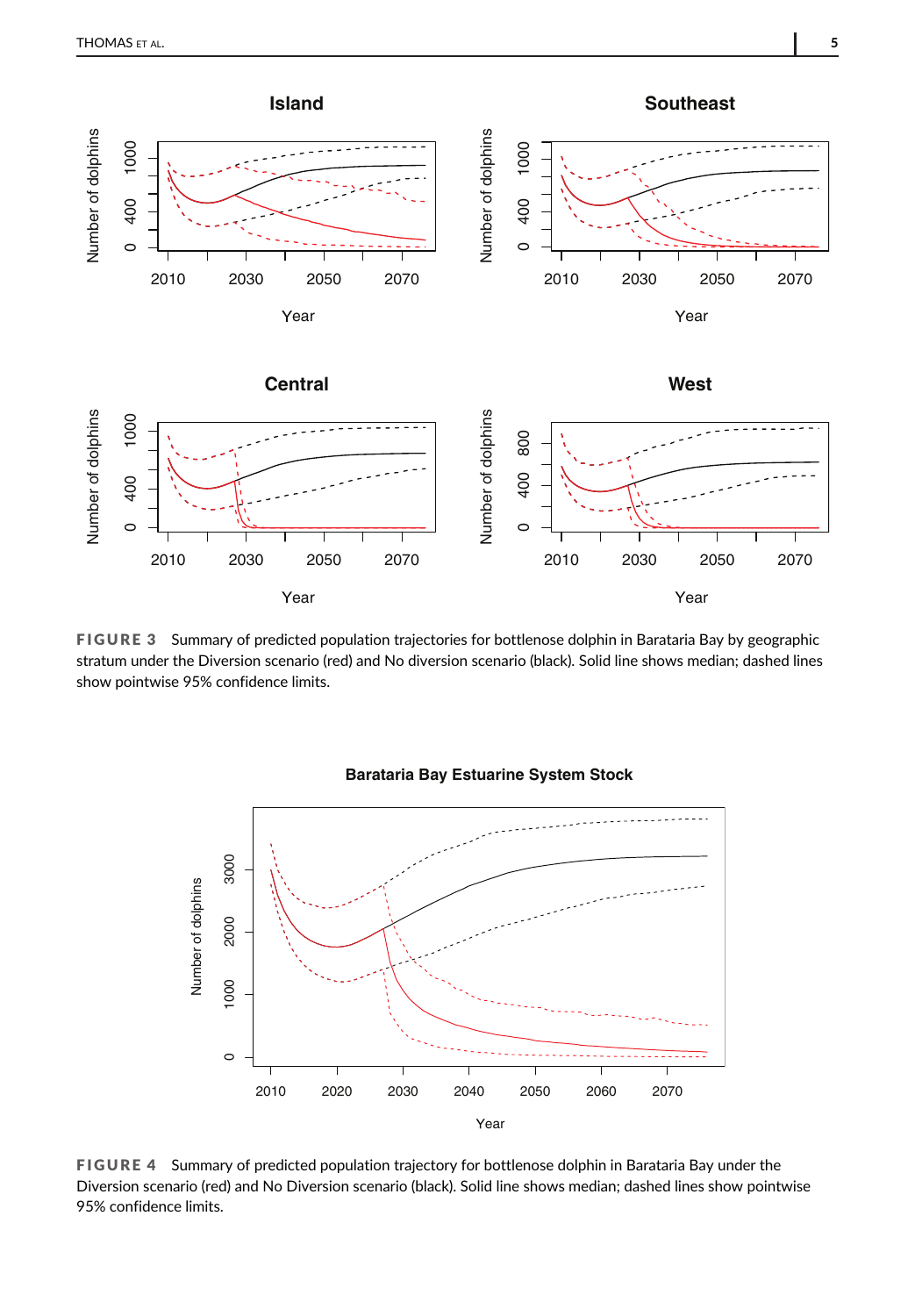

FIGURE 5 Ten example realizations of the population simulation for bottlenose dolphin in Barataria Bay under the Diversion scenario (red) and No Diversion scenario (black).

TABLE 2 Predicted dolphin mortality in 2027 under the Diversion scenario (DS) and No Diversion scenario (NDS). The last column shows excess mortality, i.e., mortality under DS minus mortality under NDS. Values are medians from the model simulations, with 95% confidence intervals in square brackets.

| <b>Stratum</b> | DS mortality  | <b>NDS</b> mortality | Excess mortality ( $DS - NDS$ ) |
|----------------|---------------|----------------------|---------------------------------|
| Island         | 55 [24, 267]  | 40 [20, 63]          | 10 [0, 220]                     |
| Southeast      | 103 [0, 394]  | $39$ [17, 61]        | $64$ [-46, 342]                 |
| Central        | 313 [94, 655] | $33$ [15, 55]        | 282 [67, 602]                   |
| West           | 166 [42, 483] | 28 [13, 48]          | 138 [20, 436]                   |
| Total          | 681 [24, 267] | 140 [20, 63]         | 537 [112, 1,400]                |

Note: The median shown in the Total row is calculated by first aggregating the strata and then calculating the median. This calculation is not the same as simply summing the stratum medians. The same is true for the confidence limits. Similarly, median excess mortality is median (DS mortality  $-$  NDS mortality), which is not generally the same as median DS mortality  $-$  median NDS mortality.

After 10 years of operation of the MSBD, in 2038, substantial declines are predicted to have occurred in all strata (Table 4). Dolphins in the Central stratum are predicted to be functionally extinct (≤1 animal remaining) with probability 1, and in the West stratum with probability 0.37 (Table 5). The total population size is predicted to be 78% smaller, 95% CI [57, 94] under the DS than the NDS (Table 4).

In the last of the planned 50 years of operation, dolphins in the Central, West, and Southeast strata are predicted to be functionally extinct under the DS with probability 1, 1, and 0.85 respectively (Table 5). The number of dolphins in the Island stratum is predicted to be 91% lower, 95% CI [47, 99] under DS compared to NDS (Table 6). Overall, by the year 2076, the median predicted population size across all the Barataria Basin under the DS is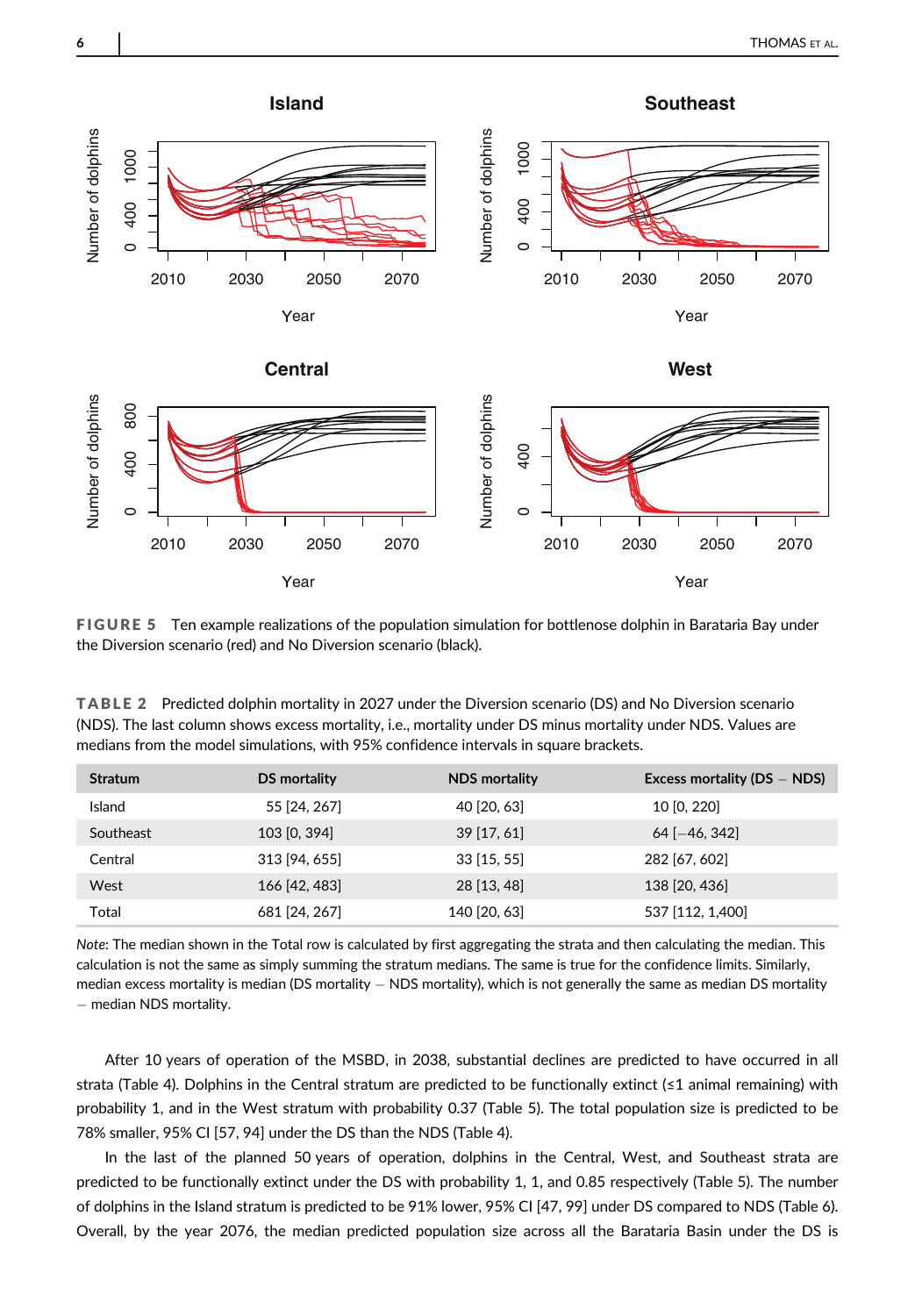| <b>Stratum</b> | DS dolphins       | NDS dolphins        | % difference           |
|----------------|-------------------|---------------------|------------------------|
| Island         | 568 [249, 896]    | 605 [293, 932]      | $-2$ [ $-39, 0$ ]      |
| Southeast      | 489 [202, 851]    | 578 [281, 908]      | $-12$ [ $-50, 7$ ]     |
| Central        | 180 [54, 508]     | 498 [236, 823]      | $-62$ [ $-87, -16$ ]   |
| West           | 251 [63, 508]     | 415 [195, 687]      | $-35$ [ $-81, -6$ ]    |
| Total          | 1529 [714, 2,270] | 2109 [1,442, 2,828] | $-26$ [ $-61$ , $-6$ ] |

TABLE 3 Predicted number of dolphins in 2028 (after 1 year of operation of the diversion) under Diversion scenario (DS) and No Diversion scenario (NDS) scenarios, and percentage difference in number of dolphins between DS and NDS. Values are medians with 95% confidence intervals in square brackets.

Note: The median shown in the Total row is calculated by first aggregating the strata and then calculating the median. This calculation is not the same as simply summing the stratum medians. The same is true for the confidence limits. Similarly, median percentage difference is median (DS dolphins  $-$  NDS dolphins), which is not generally the same as median DS dolphins — median NDS dolphins.

TABLE 4 Predicted number of dolphins in 2028 (after 10 years of operation of the diversion) under Diversion scenario (DS) and No Diversion scenario (NDS) scenarios, and percentage difference in number of dolphins between DS and NDS. Values are medians with 95% confidence intervals in square brackets.

| <b>Stratum</b> | DS dolphins      | <b>NDS</b> dolphins  | % difference               |
|----------------|------------------|----------------------|----------------------------|
| <b>Island</b>  | 417 [89, 827]    | 766 [378, 1003]      | $-41$ [ $-85, -10$ ]       |
| Southeast      | 120 [24, 458]    | 719 [353, 1020]      | $-82$ [ $-96$ , $-41$ ]    |
| Central        | 0 [0, 0]         | 634 [304, 933]       | $-100$ [ $-100$ , $-100$ ] |
| West           | 2[0, 19]         | 518 [250, 788]       | $-100$ [ $-100$ , $-97$ ]  |
| Total          | 559 [141, 1,181] | 2,595 [1,779, 3,336] | $-78$ [ $-94$ , $-57$ ]    |

Note: The median shown in the Total row is calculated by first aggregating the strata and then calculating the median. This calculation is not the same as simply summing the stratum medians. The same is true for the confidence limits. Similarly, median percentage difference is median (DS dolphins  $-$  NDS dolphins), which is not generally the same as median DS dolphins — median NDS dolphins.

TABLE 5 Predicted probability of functional extinction,  $p$ (extinct), (i.e.,  $\leq 1$  dolphin remaining) by stratum in 2037 (after 10 years of operation of the diversion under the Diversion scenario) and 2076 (final year of the planning horizon for the diversion project).

| <b>Stratum</b> | $p$ (extinct) in 2037 | p(extinct) in 2076 |
|----------------|-----------------------|--------------------|
| Island         | 0.00                  | 0.00               |
| Southeast      | 0.00                  | 0.85               |
| Central        | 1.00                  | 1.00               |
| West           | 0.37                  | 1.00               |

85 dolphins, 95% CI [7, 516] compared to 3,216, 95% CI [2,740, 3,080] under the NDS (Table 6). In other words, the population is predicted to be 97% smaller, 95% CI [84, 100] under the DS compared to the NDS.

The analyses presented here represent a case study in the use of population models to make quantitative predictions of the consequences of proposed management actions, including expressions of scientific uncertainty in the predictions. Outputs can be used alongside other information to weigh up alternative proposed actions. The scenarios considered in this case study have been relatively simplistic and so we briefly consider how more complex alternatives could affect the results.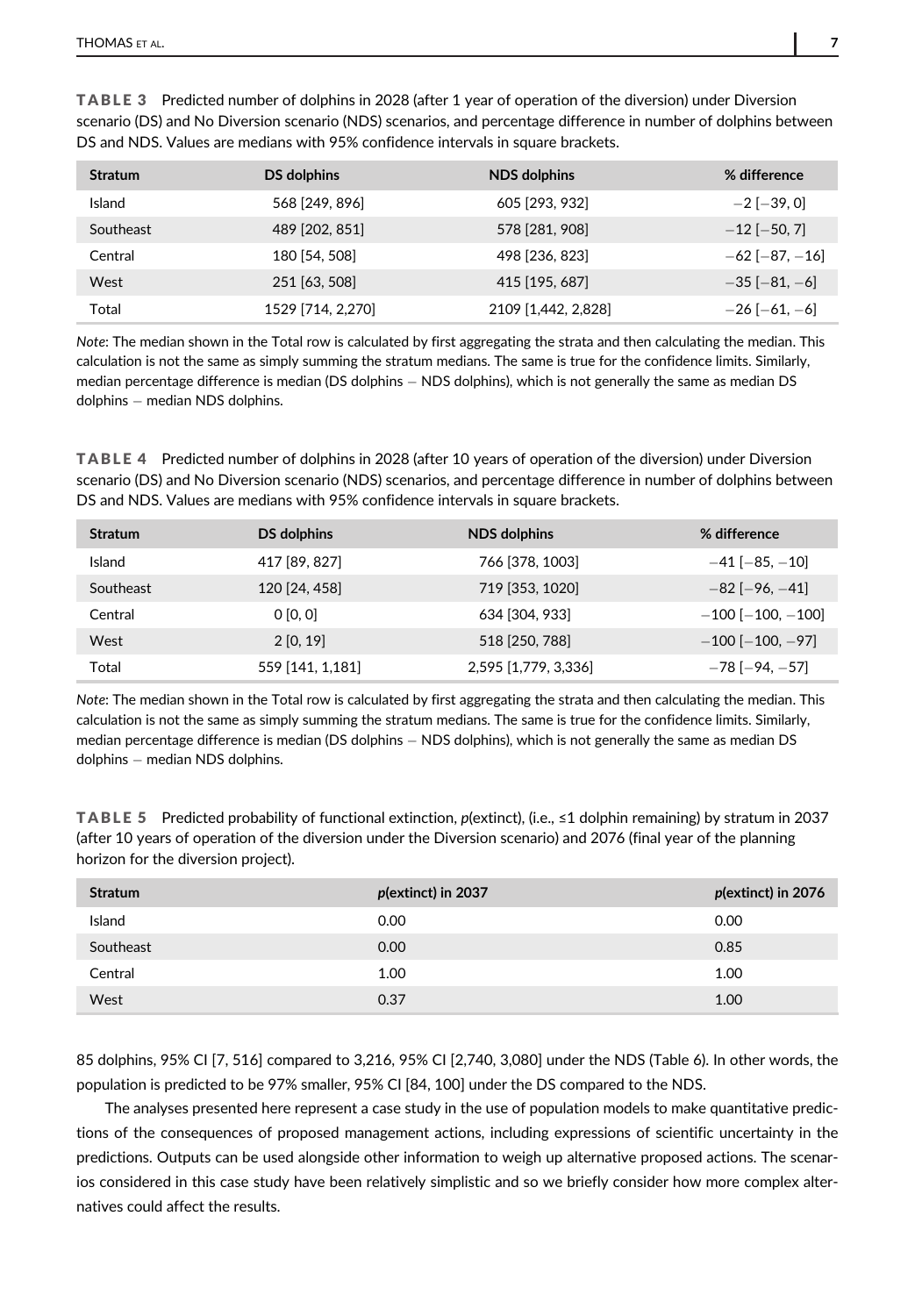| <b>Stratum</b> | DS dolphins | <b>NDS</b> dolphins  | % difference               |
|----------------|-------------|----------------------|----------------------------|
| Island         | 84 [7, 515] | 919 [776, 1,127]     | $-91$ [ $-99, -47$ ]       |
| Southeast      | 0 [0, 4]    | 872 [672, 1,154]     | $-100$ [ $-100$ , $-99$ ]  |
| Central        | 0 [0, 0]    | 769 [611, 1,036]     | $-100$ [ $-100$ , $-100$ ] |
| West           | 0 [0, 0]    | 621 [494, 941]       | $-100$ [ $-100$ , $-100$ ] |
| Total          | 85 [7, 516] | 3,216 [2,740, 3,808] | $-97$ [ $-100$ , $-84$ ]   |

TABLE 6 Predicted number of dolphins in 2076 (final year of the planning horizon for the diversion project) under Diversion scenario (DS) and No Diversion scenario (NDS) scenarios, and percentage difference in number of dolphins between DS and NDS. Values are medians with 95% confidence intervals in square brackets.

Note: The median shown in the Total row is calculated by first aggregating the strata and then calculating the median. This calculation is not the same as simply summing the stratum medians. The same is true for the confidence limits. Similarly, median percentage difference is median (DS dolphins  $-$  NDS dolphins), which is not generally the same as median DS dolphins — median NDS dolphins.

We set a limit for "functional extinction" of one animal. To our knowledge there is no agreed threshold; other higher thresholds could have been used to indicate the point at which there are so few animals they no longer form a functioning part of the ecosystem. With higher thresholds, the probability of functional extinction under the DS would be higher. For example, if the threshold is raised to 30 animals, then probability of functional extinction in the Central stratum after 10 years of operation of the MSBD rises from 0.37 to 1.

The results presented here were generated by combining two separate analyses: the survival predictions from Garrison et al. (2020) and the population model of Schwacke et al. (2022). These use some overlapping information the photo-ID surveys undertaken in Barataria Bay from 2010 to 2019. Hence it would be possible, with more modeling effort, to integrate the two more closely by building components of the Garrison et al. model into the population model. However, this more complex modeling is not expected to make a qualitative difference to the population predictions.

As noted earlier, sampling randomly each year from the replicate survival predictions of Garrison et al. (2020) is equivalent to assuming the factors driving uncertainty in predicted survival effects vary annually. While this assumption is correct for some sources of uncertainty (e.g., uncertainty in salinity field given hydrography, animal movement, and hence exposure), it is not fully correct for others (e.g., uncertainty on dolphin survival response given exposure). Ideally, the different components of uncertainty in the Garrison model would be separated and then we could sample as appropriate at the annual level or just once per population projection. This reduction in annual variability would be expected to produce a somewhat more positive population projection, particularly in the Island stratum. However, one very important source of annual variability, annual change in hydrography, was neglected in these simulations. The predictions we used from the Garrison model were based on a single annual hydrograph, from 1970 (cycle0; Garrison et al., 2020), when in reality hydrography is expected to vary substantially among years. This variability will mean that there are years of lower survival than predicted by Garrison and years of higher survival. The overall effect of this interannual variability on the dolphin population will be to produce a more negative trajectory, because years where survival is low produce large decreases in population size, but in years of good survival the population can only increase by a small amount as it is constrained by the birth rate. The population can decline by 25% in a bad year, but it cannot increase by 25% in a good year. Given this, we anticipate that addressing all the issues related to uncertainty discussed in this paragraph will lead to more negative population predictions overall.

Another issue with the use of a historical hydrograph is that it is unlikely to accurately reflect future hydrography, especially under climate change. This could affect the NDS if baseline levels of salinity, and related factors such as prey base, change over the long term. However, a much greater effect is anticipated under the DS, because the amount of freshwater released by the MBSD will be positively related to the flow rate of the Mississippi river, and the likelihood of high-flow years is predicted to increase (Garrison et al., 2020).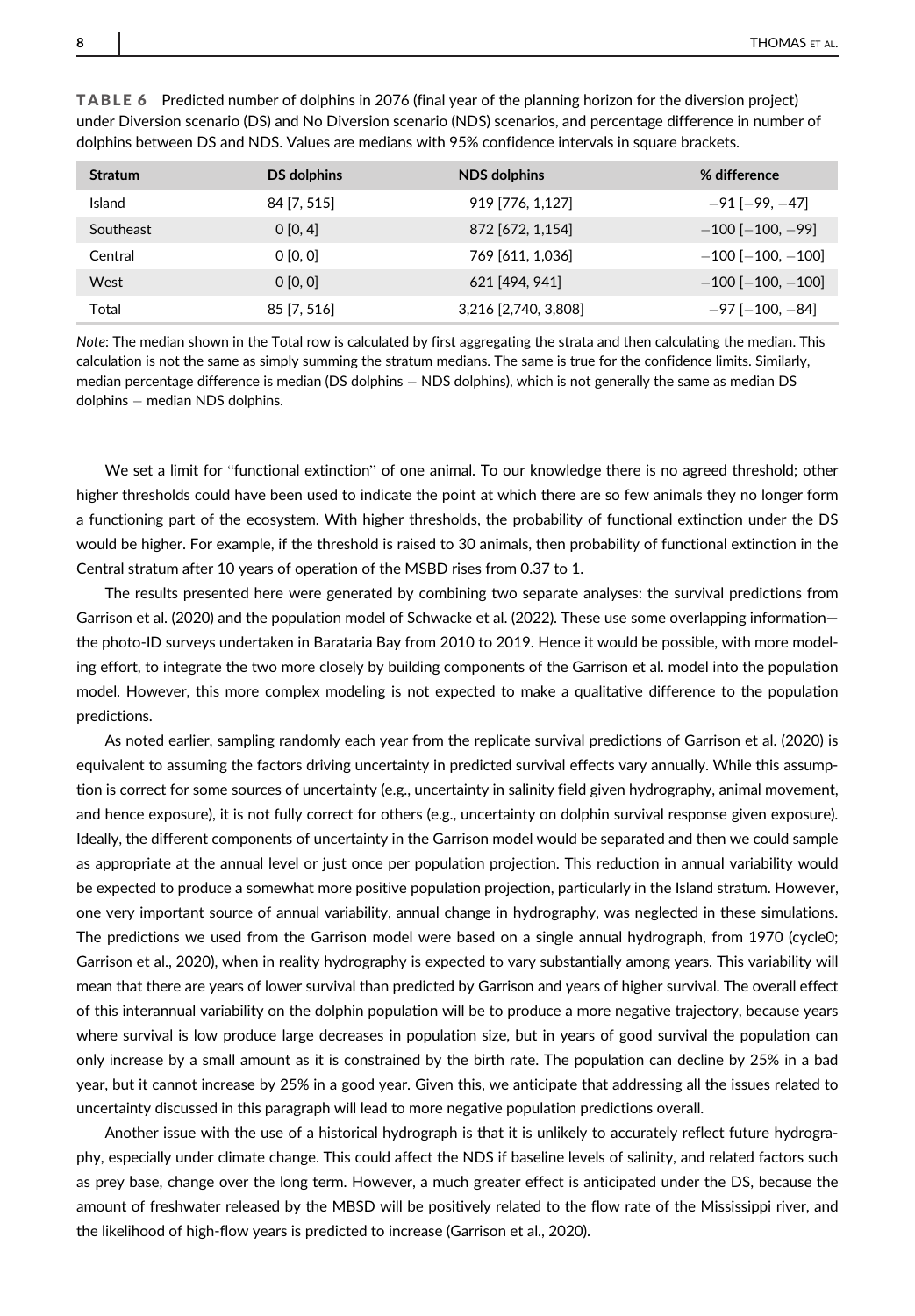A further factor that makes our projections optimistic is that the population dynamics model is deterministic (Lande 2002). First, it does not account for the random nature of births and deaths, and also allows noninteger population counts. Incorporating demographic stochasticity in the model, and restricting population sizes to be whole numbers, will produce more negative predictions. The effect is stronger for smaller populations, and hence will affect the DS more than the NDS. Second, apart from sampling the annual survival effects, it does not include other external factors that cause demographic parameters to fluctuate over time, generally referred to as "environmental stochasticity." This stochasticity tends to hasten extinction of small populations, and so again will affect the DS more than the NDS.

The analysis also assumed that the four strata are demographically independent. If dolphins move away from the three more affected strata into the Island stratum in response to low salinity, then the population-level effects may be lower. On the other hand, if dolphins disperse among strata without regard to salinity changes, then more animals will tend to move into the strongly affected strata from the less-affected Island stratum and the population-level effects may be greater. Genetic analyses have supported spatial structure within the BBES population and have identified genetically distinct dolphin groups in the Western, East/Central, and Island portions of the basin (Rosel et al., 2017). Tracking of Barataria Basin dolphin movement patterns via satellite-linked tags has shown multiyear site fidelity to small home ranges (Wells et al., 2017), and has not shown changes in movement that are coincident with fluctuating salinity (Takeshita et al., 2021).

The mortality estimates from freshwater exposure of Garrison et al. (2020) were based on a vertically integrated hydrographic model and hence did not account for the possibility that there may be patches of higher salinity water towards the bottom of deeper parts of the Barataria basin that dolphins could use as refugia. However, there are few deep-water channels within the basin and there is no evidence that dolphins move towards them during periods of low salinity (Takeshita et al., 2021). Further, bay, sound, and estuary bottlenose dolphins do not typically take long dives and must visit the water surface to breathe. In addition, the mortality estimates of Garrison et al. are conservative in that they only counted the single longest stretch of exposure to low salinity rather than attempting to determine the possible effect of multiple bouts of low salinity exposure in a single year. We cannot exclude the possibility that dolphins may adapt behaviorally or genetically to the low salinity, but behavioral adaptation to low salinity has not been documented previously and the rapid pace of decline combined with relatively small starting population size makes genetic adaptation unlikely.

In summary, under the assumptions of this model, there is predicted to be a catastrophic (97%, 95% CI [84, 100]) decline in population size caused by the MBSD under the Diversion scenario. The population is likely to become functionally extinct (≤1 individual) in three out of four strata and greatly reduced (91% lower, 95%CI [47, 99]) in the fourth. The declines are predicted to be greater than those caused by the DWH oil spill and would take place just as the population is starting to recover from the oil spill. While the population is predicted to recover fully from the DWH oil spill under the No Diversion scenario, this recovery is predicted not to happen under the Diversion scenario.

#### ACKNOWLEDGMENTS

This research was undertaken in response to a written request from the Marine Mammal Commission; this note is based on a letter submitted to the Commission [\(https://www.mmc.gov/wp-content/uploads/21-05-13-BB-dolphin](https://www.mmc.gov/wp-content/uploads/21-05-13-BB-dolphin-popn-trajectory-MMC-response.pdf)[popn-trajectory-MMC-response.pdf](https://www.mmc.gov/wp-content/uploads/21-05-13-BB-dolphin-popn-trajectory-MMC-response.pdf)). The population model used was developed as part of the Consortium for Advanced Research on Marine Mammal Health Assessment (CARMMHA) under funding from the Gulf of Mexico Research Initiative. We thank Lance Garrison of NOAA for providing the replicate predictions of estimated annual survival under Applicant Preferred Alternative and No Action Alternative scenarios. We also thank the editor, associate editor, and three reviewers for their thoughtful comments and suggestions. T.A.M. acknowledges partial support by CEAUL (funded by FCT - Fundação para a Ciência e a Tecnologia, Portugal, through the project UIDB/00006/2020).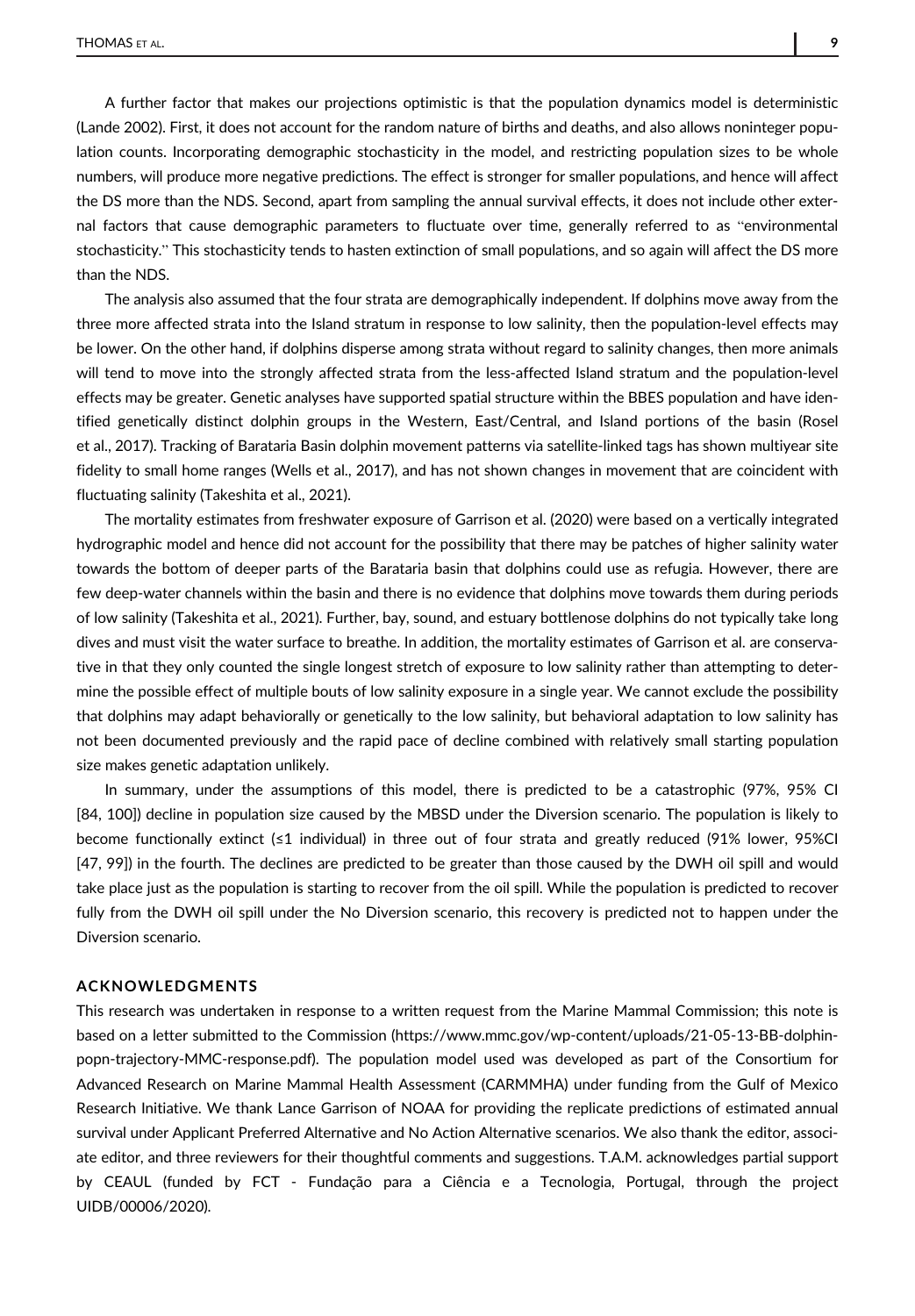#### AUTHOR CONTRIBUTIONS

Len Thomas: Conceptualization; data curation; formal analysis; investigation; methodology; software; visualization; writing - original draft; writing - review and editing. Tiago A. Marques: Conceptualization; methodology; writing review and editing. Cormac Booth: Conceptualization; methodology; writing – review and editing. Ryan Takeshita: Conceptualization; methodology; visualization; writing – review and editing. Lori H. Schwacke: Conceptualization; methodology; writing – review and editing.

#### DATA ACCESSIBILITY STATEMENT

All data and R code used to produce these results are available at the repository [https://github.com/](https://github.com/TiagoAMarques/CARMMHApapersSI) [TiagoAMarques/CARMMHApapersSI](https://github.com/TiagoAMarques/CARMMHApapersSI) This repository includes code for the population model of Schwacke et al. (2022). A shortcut to the summary page for this Note is [https://htmlpreview.github.io/?https://github.com/](https://htmlpreview.github.io/?https://github.com/TiagoAMarques/CARMMHApapersSI/blob/master/FolderArchitecture2runCode/Diversion_ElectronicSupplements.html) [TiagoAMarques/CARMMHApapersSI/blob/master/FolderArchitecture2runCode/Diversion\\_](https://htmlpreview.github.io/?https://github.com/TiagoAMarques/CARMMHApapersSI/blob/master/FolderArchitecture2runCode/Diversion_ElectronicSupplements.html)

[ElectronicSupplements.html](https://htmlpreview.github.io/?https://github.com/TiagoAMarques/CARMMHApapersSI/blob/master/FolderArchitecture2runCode/Diversion_ElectronicSupplements.html)

#### ORCID

Len Thomas <https://orcid.org/0000-0002-7436-067X> Tiago A. Marques **b** <https://orcid.org/0000-0002-2581-1972> Cormac Booth <https://orcid.org/0000-0002-5804-3455> Ryan Takeshita <https://orcid.org/0000-0003-2748-8803> Lori H. Schwacke **<https://orcid.org/0000-0003-0434-5332>** 

#### **REFERENCES**

- Booth, C., & Thomas, L. (2021). An expert elicitation of the effects of low salinity water exposure on bottlenose dolphins. Oceans, 2(1), 179–192.<https://doi.org/10.3390/oceans2010011>
- Duignan, P. J., Stephens, N. S., & Robb, K. (2020). Fresh water skin disease in dolphins: a case definition based on pathology and environmental factors in Australia. Scientific Reports, 10, 21979.<https://doi.org/10.1038/s41598-020-78858-2>
- Garrison, L. P., Litz, J., & Sinclair, C. (2020). Predicting the effects of low salinity associated with the MBSD project on resident common bottlenose dolphins (Tursiops truncatus) in Barataria Bay, LA. (NOAA Technical Memorandum NMFS-SEFSC-748). U.S. Department of Commerce.<https://doi.org/10.25923/53z9-nn54>
- Glennie, R., Thomas, L., Speakman, T., Garrison, L., Takeshita R., & Schwacke, L. H. (2021). Estimating spatially-varying density and time-varying demographics with open population spatial capture-recapture: a photo-ID case study on bottlenose dolphins in Barataria Bay, Louisana, USA. arXiv:2106.09579.<https://arxiv.org/abs/2106.09579>
- Lande, R. (2002). Incorporating stochasticity in population viability analyses. In S. R Beissinger & D. R. McCullough (Eds.). Population viability analysis (pp. 107–122). University of Chicago Press.
- NOAA. (2019). Common bottlenose dolphin (Tursiops truncatus truncatus): Northern Gulf of Mexico Bay, Sound, and Estuary Stocks. U.S. Department of Commerce. [https://media.fisheries.noaa.gov/dam-migration/170\\_tm258\\_bottlenosebse.pdf](https://media.fisheries.noaa.gov/dam-migration/170_tm258_bottlenosebse.pdf)
- Rosel P. E., Wilcox, L. A., Sinclair, C., Speakman, T. R., Tumlin, M. C., Litz, J. A., & Zolman, E. S. (2017). Genetic assignment to stock of stranded common bottlenose dolphins in southeastern Louisiana after the Deepwater Horizon oil spill. Endangered Species Research, 33, 231–234.<https://doi.org/10.3354/esr00780>
- Schwacke, L. H., Thomas, L., Wells, R. S., McFee, W. E., Hahn, A. A., Mullin, K. D., Zolman, E. S., Quigley, B. M., Rowles, T. K., & Schwacke, J. H. (2017). An age-, sex- and class-structured population model for estimating nearshore common bottlenose dolphin injury following the Deepwater Horizon oil spill. Endangered Species Research, 33, 265–279. <https://doi.org/10.3354/esr00777>
- Schwacke, L. H., Marques, T. A., Booth, C., Balmer, B., Barratclough, A., Colegrove, K., De Guise, S., Garrison, L., Gomez, F., Morey, J., Mullin, K. D., Quigley, B. M., Rosel, P., Rowles, T., Takeshita, R., Thomas, L., Townsend, F., Speakman, T., Wells, R., Zolman, E., & Smith, C. (2022). Modeling population effects of the Deepwater Horizon oil spill on a long-lived species. Conservation Biology, e13878. Advance online publication. [https://doi.org/10.1111/](https://doi.org/10.1111/cobi.13878) [cobi.13878](https://doi.org/10.1111/cobi.13878)
- Takeshita, R., Balmer, B. C., Messina, F., Zolman, E. S., Thomas, L., Wells, R. S., Smith, C. R., Rowles, T. K., & Schwacke, L. H. (2021). High site-fidelity in common bottlenose dolphins despite low salinity exposure and associated indicators of compromised health. PLoS ONE, 16(9), e0258031.<https://doi.org/10.1371/journal.pone.0258031>